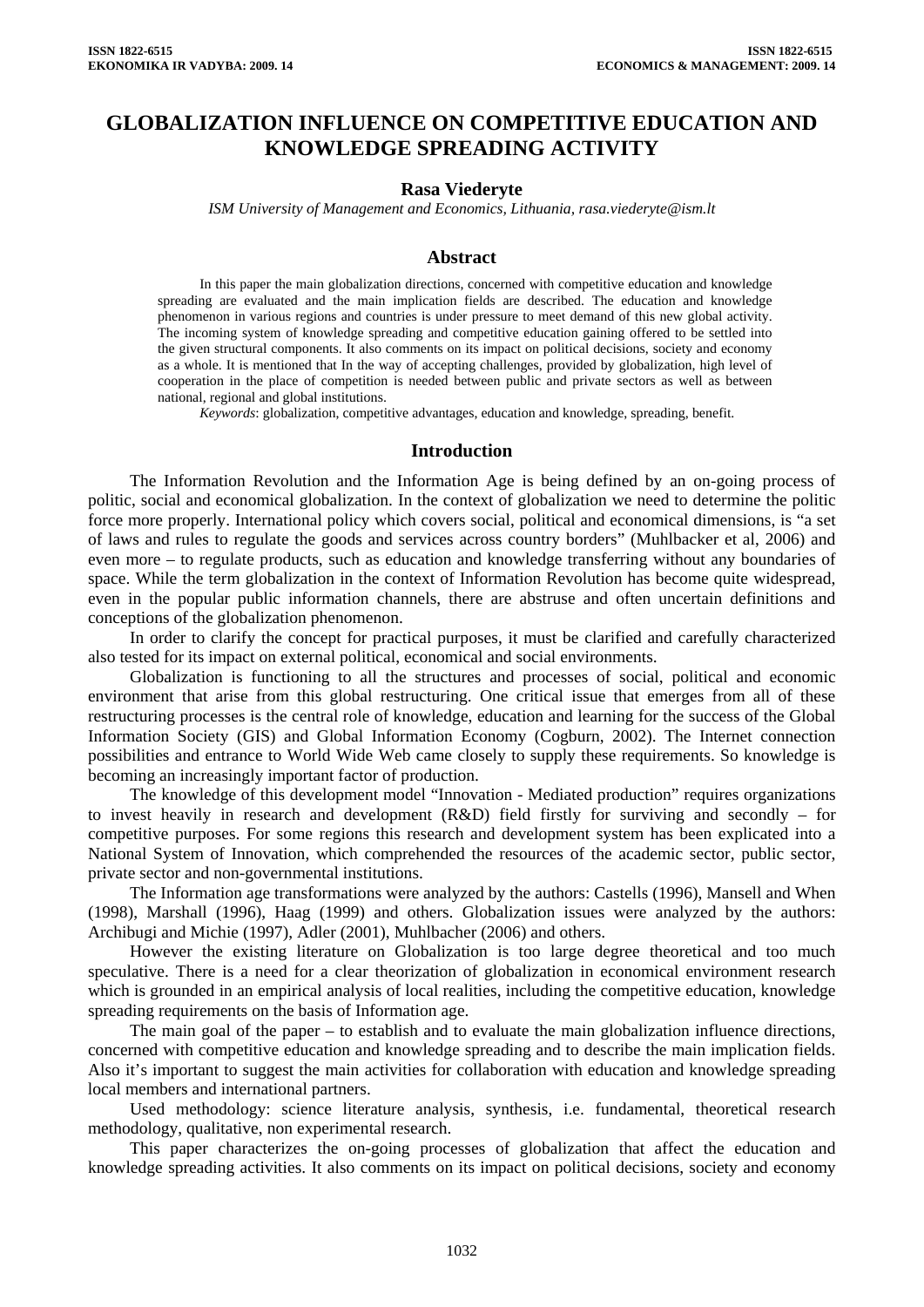as a whole. Throughout this paper there is marked influence of globalization on competitive knowledge and education and the challenges to be ready to meet the increasing needs and demands of the consumer society.

# **The context of Globalization concerned with Information age**

Globalization in science literature is presented as multidimensional, multilevel process that is clearly but not exclusively based in information gained industry.

Cogburn (2002) argues, that the global system of production and distribution is now progressing from this Fordist—Taylorist development model to one based upon what Richard Kenney and Martin Florida call Innovation-Mediated Production. Innovation-Mediated Production, challenges significantly the Fordist— Taylorist development model and is based upon the blurring of the distinctions between mental and physical labor and the increase in the application of knowledge to the production process itself. In the process of evaluation, the results show how much this change is important that it represents a basic shift for majority of the world in the underlying technological, social and economic paradigm of industrial organization.

Highly industrialized countries of the world are evaluated on the basis of this paradigm, organized by Organization for Economic Cooperation and Development (OECD). And the same highly industrialized countries confront with the large changes, opportunities and challenges, based on the processes of globalization.

The development model "Innovation – Mediated production" requires organizations to put large investments on the research and development  $(R&D)$  activities. In some countries this activity is straightly regulated by National Innovation agencies, which try to consolidate public and private sectors, various competitive institutions and organizations on the basis of innovative goals and activities to cooperate on the lead development. Prahalad (2004) argues, that "major discontinuities in the competitive landscape ubiquitous connectivity, globalization, industry deregulation and technology convergence - are blurring industry boundaries and product definitions".

This increased focus on innovation development started to formulate new generation of informationbased technologies. These new technologies gave to us possibility to use Internet, World Wide Web, Integrated Systems Digital Networks (ISDN), Electronic Data Interchange (EDI) and a lot of other technologies that, as Cogburn (2002) submits, have fueled the Information Revolution. Separated industries were joined into one integrated digital market place. All of the activities - production, pricing, distribution and promotion processes are currently acting without any estimated location place, they are increasing and they are proceeding the development. Handerson (1989) called this the "World Factory" phenomenon.

International companies, which compete in the high technology markets, they have tendency to decrease the operation of the model "Innovation – Mediated development" and started to investigate the Global options. As Muhlbacher et al (2006) argues, that international, global product managers "must be aware that their customers may be attracted benefits derived from features at all levels of the product system as well as by the processes that generate these benefits". The necessity of technological development in the new technological, social and economical paradigm, the assimilation of IT production, the increased requirements for liberalization and market access have radically altered the global political economy in the period of global market expansion.

As it was mentioned above, knowledge as a force of production within this new information based economy is getting an importance in the age of globalization. The education and learning paradigm in various regions and countries is under pressure to meet demand of this new knowledge spreading activity.

## **Importance of globalization in education and knowledge**

The perpetually increasing economical globalization and the changes in world economical, political and social fields in the requirements for knowledge, competitive educational needs have been changed. The educational requirements for the labor of the future are extremely important.

Some contrasts can be mentioned about education and knowledge. Education usually is provided in formal institutions with the licenses to act in education field. Knowledge can be provided without any formal organization. It much more depends on personal wishes and aspirations. The articulation of knowledge, as Boisot (2002) argues, in effect "calls for two kinds of cognitive efforts: abstraction and codification". Abstraction and codification are mutually reinforcing. So knowledge is well structured and lends itself to appropriate much more readily. The implication of knowledge expands throughout the whole world and concerned people should have access to the knowledge as much widely as possible. And Mansell (1998) affirms that "formal institutions of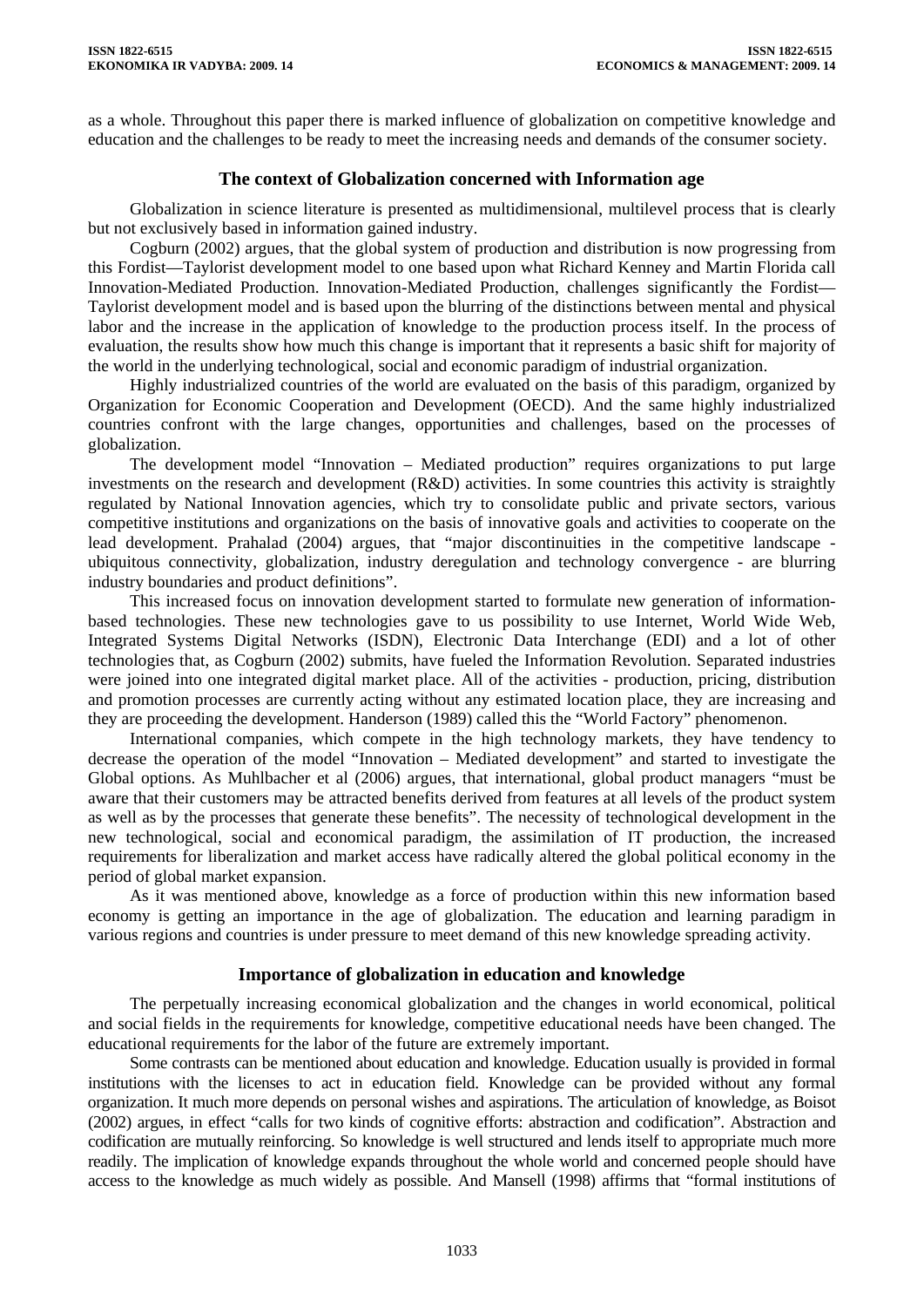education that exist today and even many of these in the planning stages in developing countries, are becoming less relevant to the requirements of emergent 'knowledge societies'." Despres (2004) adds that managing knowledge involves far more than the structures and systems that shuffle idea back.

It's necessary to mention that education system was transformed due to national goals and circumstances to provide it in a national way. But these national principles must now overcome the globalization tendencies and in that way knowledge must start to be as achieving competitive national advantage phenomenon.

The incoming system of knowledge spreading and competitive education gaining must be settled into the follow structural components.

### *1. Increasing the student's ability to achieve and refuse knowledge.*

In the past academic society was spreading the knowledge into the "empty minds" of the students, willing to get general tidings. Prahalad (2004) mentions that "creation of new knowledge requires that individuals have access to competence, not just to databases". This spreading activity process and amount of knowledge also the technique was just upon the academic members' control. Phillip et al (2006) argue that while there has been a fundamental change in the relationship between education, economy and society, their conclusions are far removed from the assumptions that currently inform public and policy arguments.

At the moment worlds knowledge shearing activity becomes much more wide applied practice in the frames of globalization. In the period of Information Age there are new techniques and new technologies arisen for knowledge shearing and the dissemination of data, information and accessibility. These new technologies allow for academic society to assist the students in gaining the skills and competitive abilities to achieve and refuse knowledge contained I various forms around the world.

*2. Suppose the increased quantity and quality of scientifically and technically trained persons.* 

 The common economy environment challenges the necessity of the increased quantity also quality of the scientifically and technically trained employees. When knowledge becomes the key factor in the production creating innovation processes, various fields of industry requires global solutions as well – high level of gaining the knowledge and adopting them needs to be implemented in global science actions: information shearing, artificial intelligence, mechatronical solutions in technologies, advanced computing and others. Research and development activity becomes much more developed component and actual for various national, regional and local initiatives. In this context universities need to adapt the providing education system which must become related with public and private sector also with various industries that require qualitative and quantitative dimensions of scientifically and technically trained persons.

*3. Removing the distinction between mental and physical labour.* 

As discussed previously, the Fordist – Taylorist development model made sharp separations between mental and physical labour. The new innovation activities and goals require much more holistic approach and emphasize the qualitative intellectual contribution of all types of employees. In the processes of globalization it becomes more and more difficult to separate mental and physical labour because any of the innovation creating processes requires them both. In the frames of laboratory activities we meet common physical and mental work, which combination can support the prospective competitive results.

*4. Compound researchers and students to work in teams.* 

In the process of answer the needs of employees in the global enterprises activities and work must be organized into team model. Working in teams requires students to develop skills in group dynamics, organization, leadership, discussions, negotiations and management skills. In our days still most of academic programs are based on individual perception and distinct result gaining, they force students to think only of themselves and accept decisions without any interface of any group.

*5. Uses virtual working teams in any place.* 

Closely to the key above, it is the need of organize the virtual groups in any place of world and work in a global network frames. Not only students need to learn to work in teams and try to gain synergetic effect, but also they need to train to take part and work effectively in global virtual teams around the world. The global virtual teams started to be used in the research and development (R&D) activities, innovations creating or taking decisions about implementing different operational phenomenon. Common activities lead the group to accept the constructive decisions while ideas have been sheared, choices were rationalized, collective activities were facilitating.

*6. Break the borders between space and time.* 

In the process of using technologies which permit to take decisions even working in effective virtual teams, the new system of knowledge spreads and education providing should apply to wide range of the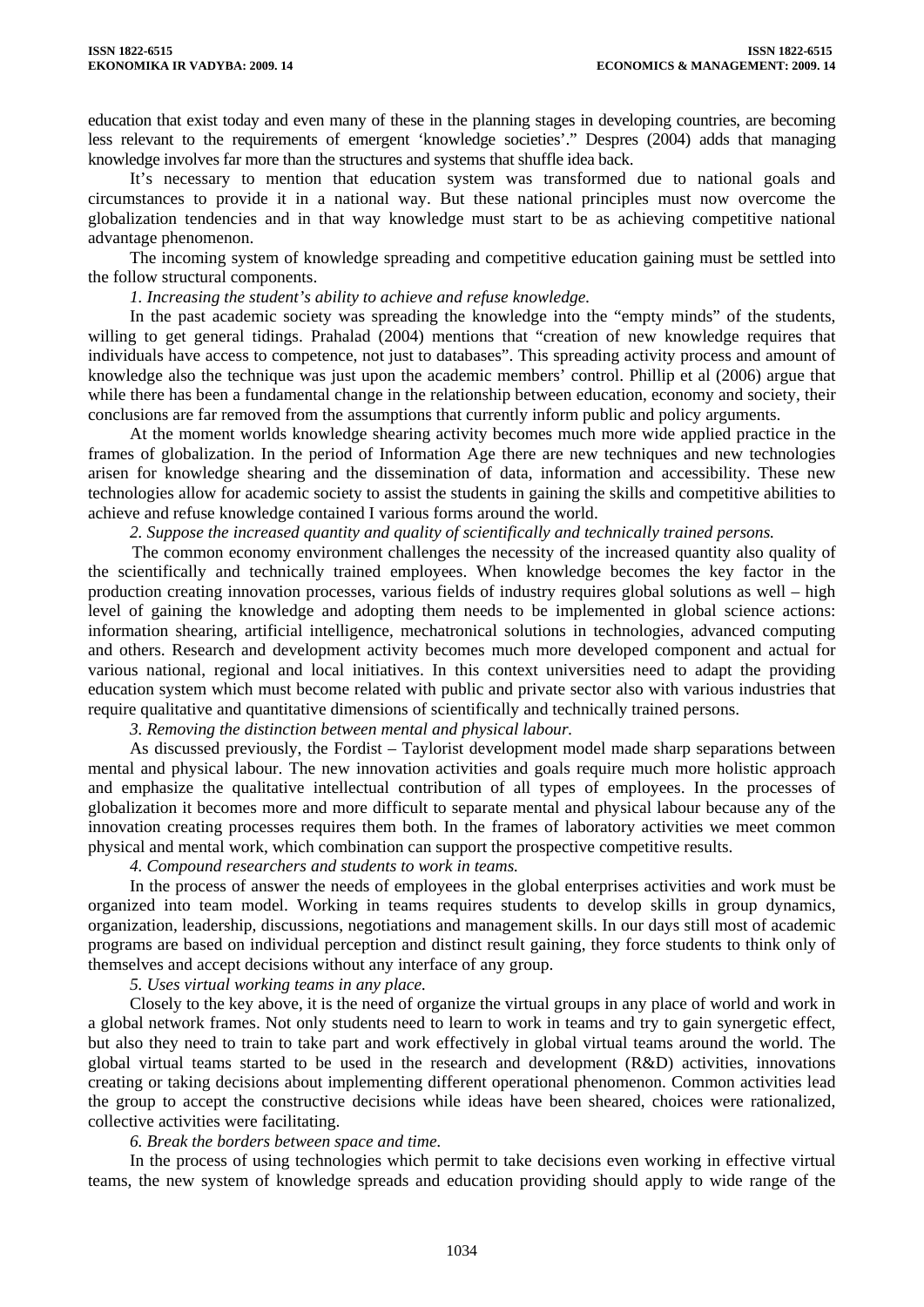activities which break the borders between space and time. Space and time becomes not important any more as they were significant in the middles of the  $20<sup>th</sup>$  century. In other way as Kogut (2000) argues, it is not that borders "have disappeared; rather, they are now constantly being reconfigured by social learning processes that redistribute […] knowledge generation, knowledge sharing and knowledge absorption". Now innovative conditions permit to archive the information and use it in the necessary moments or to spread knowledge in the distance ways even between two opposite world parts. Hag et al (1999) affirms that as a collapse of time and space Information represents a tremendous advantage for all interested groups. Web sites, presentations, audio and video information transferring break the borders and the limitation of the access to the knowledge and education delivering. So the information material can be sheared among interested parts anytime anyplace.

To meet these challenges and to gain the benefit of the opportunities presented by globalization, active return must be occurred between the public and private sectors in the local, regional and national levels.

## **Public and private sector collaboration necessity**

At the local, regional and national levels this demand of competitive education and knowledge spreading should be analyzed together with political approaches. Developing countries are behind importance in the information infrastructure required to generate and disseminate the knowledge.

The payoff to higher levels of education is rising worldwide as a result in the words of Carnoy et al (2002), "the shifts of economic production to knowledge-intensive products and processes, as well as because governments implement policies that increase income inequality". The quality of national educational systems is increasingly being compared internationally. Educational changes in the response to globalization still vary greatly across regional, national and local authorities. In other hand, policies referred by the same paradigm and applied in different contexts produce different practices and, as Carnoy (2002) mentions, "so different in some cases, that it is difficult to imagine that they were the result of the same policy".

Together with private sector at national level, there are wishes to strengthen the partnership and create the collaboration ground for the public sector and private sector in the spreading of education and knowledge. Even it is possible to find out that private sector of knowledge supporting has been often criticized.

Main activities for grounding collaboration between these two sectors can be development of training in a new global economy boundary, input into the analytical and decision making processes in strategic management, standards, evaluating levels.

It is clear that at local, regional and national levels between the public and private sectors it is necessary to define the influence and impact in education and knowledge spreading activities and learning to the challenges also opportunities presented in the context of globalization.

## **Conclusions**

Globalization is an overall phenomenon which is altering the world social and economic system including almost all aspects of production, pricing, distribution and promotion processes. Particularly in the highly industrialized economies, education and knowledge take on increasing importance. In this way the age of globalization has significant concomitant importance for knowledge and education.

This paper has affirmed that one implication of this transformation is that a new system of knowledge and education will include many competitive components that do not exist in the current educational model. The new competitive system of knowledge and education should include the following these six structural components:

- 1. Increases the student's ability to achieve and refuse knowledge.
- 2. Suppose the increased quantity and quality of scientifically and technically trained persons.
- 3. Removes the distinction between mental and physical labor.
- 4. Compound researchers and students to work in teams.
- 5. Uses virtual working teams in any place.
- 6. Break the borders between space and time.

In the way of accepting challenges, provided by globalization, high level of cooperation in the place of competition is needed: between public and private sectors as well as between national, regional and global institutions too. Universities and other high educations are providing and knowledge spreading institutions